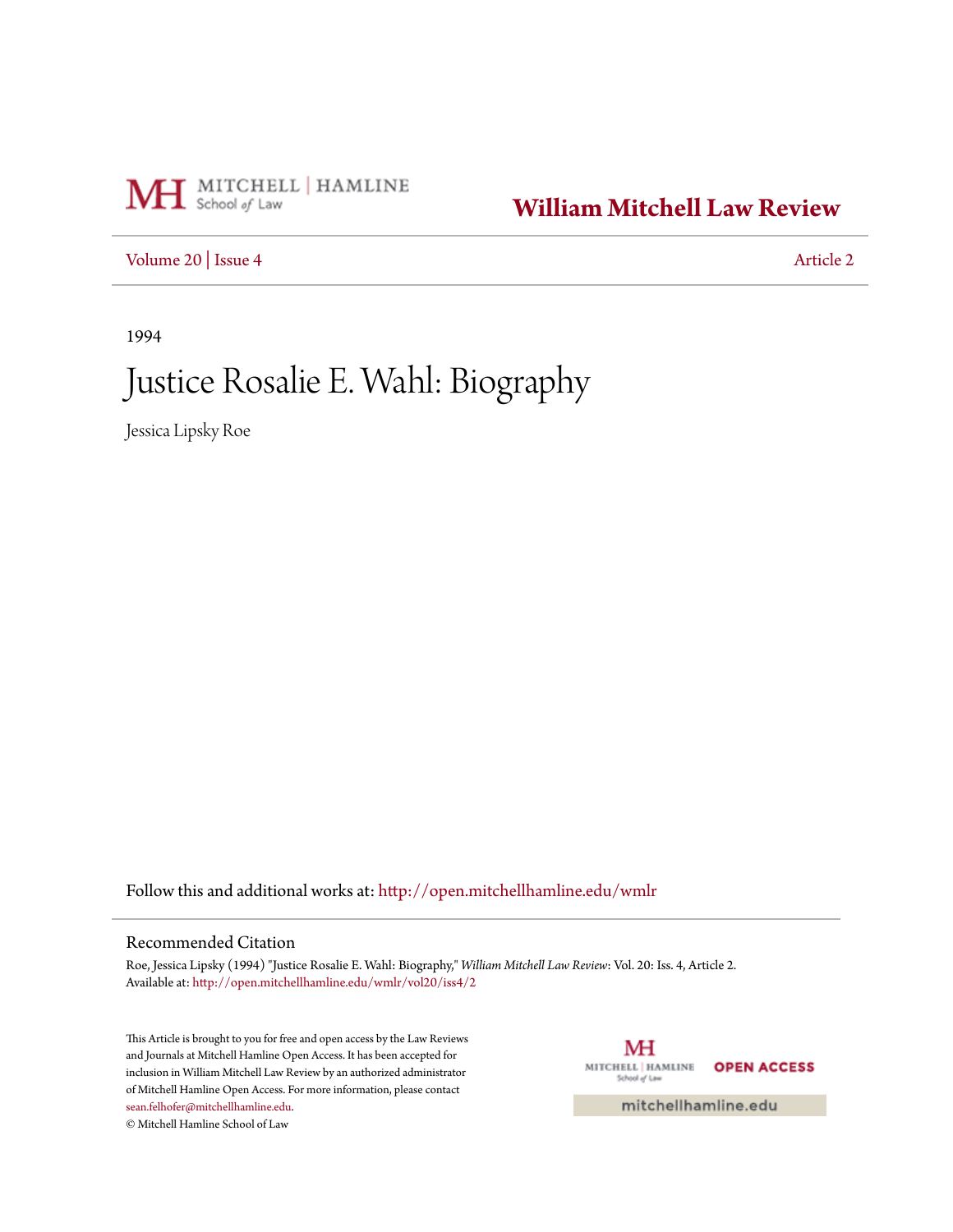#### **JUSTICE ROSALIE E. WAHL: BIOGRAPHY**

#### JESSICA LIPSKY ROE\*

In Justice Rosalie Wahl's first year on the Minnesota Supreme Court, she accepted numerous speaking engagements in an effort to better acquaint herself with the people of Minnesota. This reflects her belief that supreme court justices have a duty to maintain contact with the people of this state.<sup>1</sup> In her seventeen years on the bench, she has fulfilled that duty.

Rosalie Wahl decided to become a lawyer at the age of thirtyseven.<sup>2</sup> At that time she had four children, was a homemaker, and was active in local politics and civic groups.<sup>3</sup> She has been quoted as saying that she entered the legal profession because she "was tired of sitting outside doors while the men inside made the decisions."4

Her feminist views were as strong as her liberal opinions. As a student at the Lawrence campus of the University of Kansas in the middle 1940s, Rosalie Wahl was one of the founders of the first interracial student housing cooperative.5 This was to be one of many "firsts" in her life. <sup>6</sup>

After graduating from the University of Kansas in 1946, she married and was active in the Lawrence League for the Practice of Democracy, a group advocating for desegregation and civil rights.' She entered William Mitchell College of Law in 1963

*4. Id.*

6. Rosalie Wahl was also the first female president of the Lake Elmo P.T.A. and was the first female editor of the *Circulating Pines* newspaper in Circle Pines, Minnesota. Jones, *supra* note 1, at **IC.**

7. In reminiscing about the Lawrence League, Justice Wahl stated, "[p]eople who've come along later don't realize how hopeful we were at the end of the war ....

1

J.D. 1994, William Mitchell College of Law.

<sup>1.</sup> One of Justice Wahl's goals upon election was to enrich the view of the court. She was surprised to learn, as a result of her contacts with the general public, that few people knew that supreme court justices were elected. *See* Gwenyth Jones, *She Hopes to Enrich Court View,* MPLs. STAR, June 21, 1977, at **IC.**

<sup>2.</sup> *Id.*

<sup>3.</sup> She had her fifth child while in law school. *Id.*

<sup>5.</sup> *Id.* The university's official housing was segregated at that time. *Id.* Such policies were soon to be invalidated by the United States Supreme Court. *See* Brown v. Board of Educ., 347 U.S. 483 (1954).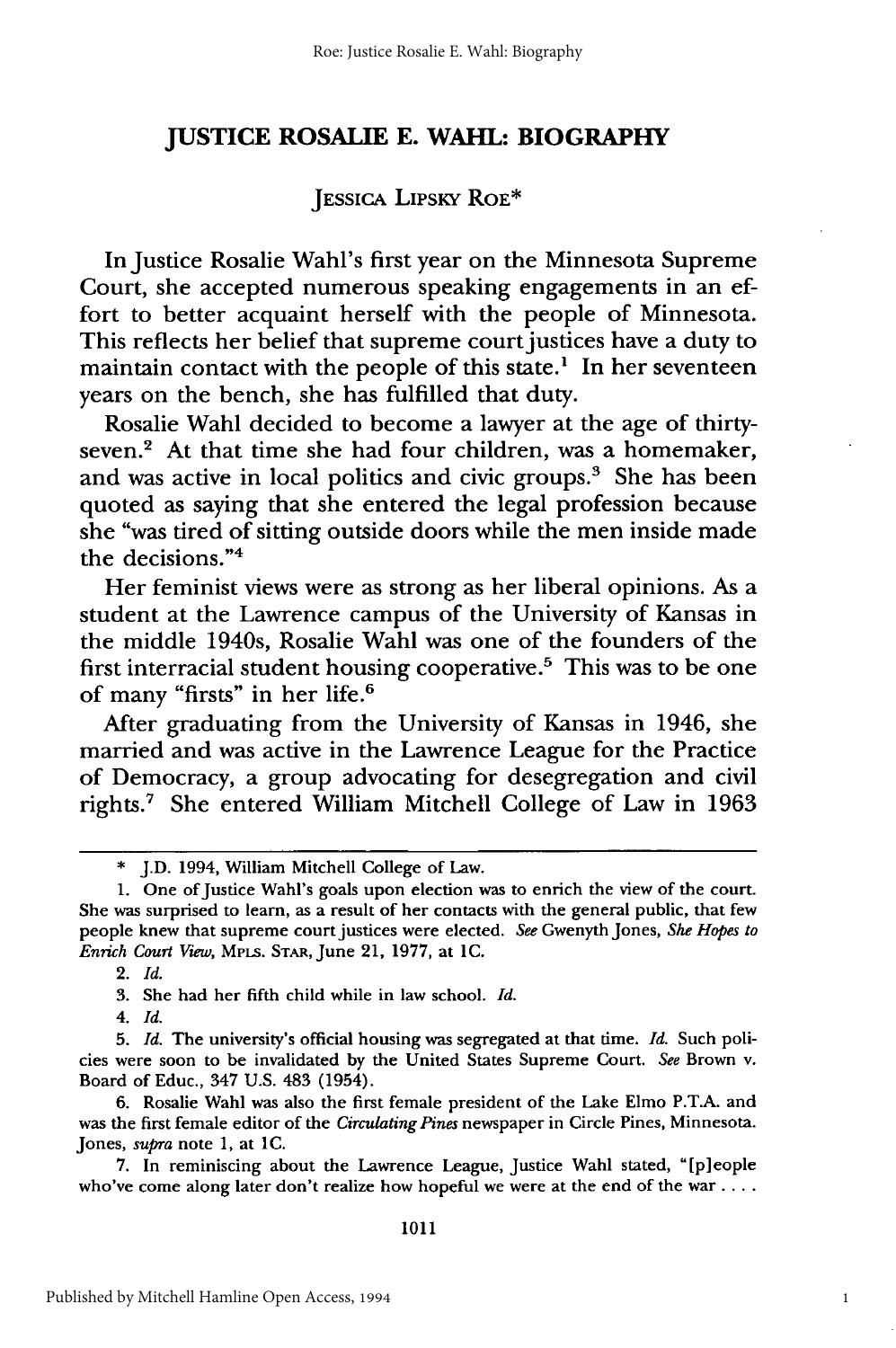and graduated in 1967, the same year her oldest daughter graduated from high school.<sup>8</sup>

Upon completing law school, Rosalie Wahl joined the state public defender's office where she was responsible for appeals and habeas corpus hearings.<sup>9</sup> She tried more than  $100$  cases before the Minnesota Supreme Court, sometimes arguing two or three in a day. $^{10}$ 

Graduation from law school did not sever her ties with William Mitchell. In 1971, Rosalie Wahl returned to William Mitchell as a member of the faculty and assisted in establishing the clinical program, which certifies law students to try misdemeanor cases under the direct supervision of a practicing attorney. As her contribution to this program demonstrates, Rosalie Wahl considered practical, first-hand experience an invaluable part of a legal education.<sup>11</sup>

On October **3,** 1977, Rosalie Wahl was appointed to the Minnesota Supreme Court, making her the first woman on the Minnesota bench. Then-Governor Perpich reportedly cited her extensive experience as a criminal defense lawyer as a main reason for her appointment.<sup>12</sup>

Justice Wahl hoped that as the first female justice her appointment would add a second set of lenses to the court's vision.<sup>13</sup> When questioned about any possible effect of her gender on the public's view of the court, she stated "I'm sure men would think there was something missing if there were a court sitting up there made up of nine women." $14$ 

In 1978, Justice Wahl was required to run for her first six year term on the supreme court.<sup>15</sup> The campaign was highly successful but engendered much debate.<sup>16</sup> Her challengers focused on

15. Minnesota Supreme Court justices are required to run at the first general election that comes at least one year after taking office. MINN. CONsT. art. **VI,** § **8.**

16. Justice Wahl's challengers were Robert Mattson and District Court Judges Daniel Foley and Jerome Plunkett. Gwenyth Jones, *State Judges are Subjected to StiffElec-*

We were going to do great things. Then came the McCarthy era... ."Jones, *supra* note 1, at **1C.**

<sup>8.</sup> *Id.*

<sup>9.</sup> *Id.*

<sup>10.</sup> *Id.*

<sup>11.</sup> SEE Gwenyth Jones, *State Judges are Subjected to Stiff Election Challenges,* MPLS. STAR, Aug. 1, 1978, at 9A.

<sup>12.</sup> Jones, *supra* note 1, at **IC.**

<sup>13.</sup> *Id.*

<sup>14.</sup> *Id.*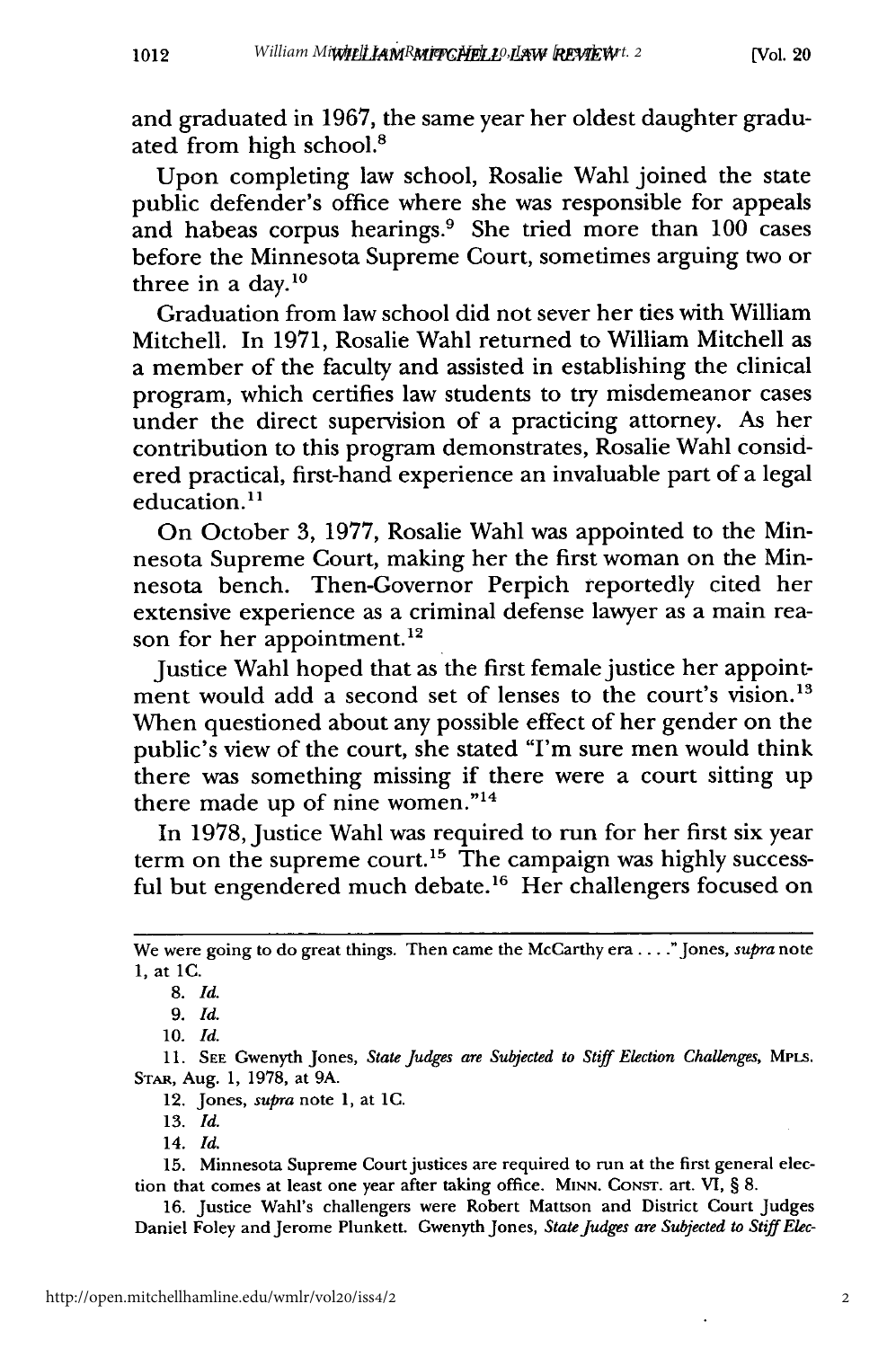what they perceived as Justice Wahl's lack of experience. Specifically, they raised concerns about her dissenting vote to reverse a rape conviction.<sup>17</sup>

Justice Wahl waged a strong campaign and did not shy away from her challengers. Rather, she felt "honored" at being the only recent candidate opposed **by** three contenders. 18 She was, of course, elected and went on to author numerous decisions as a member of the court.

As a supreme court justice, Rosalie Wahl has served on numerous boards and committees. Beginning in **1990,** she chaired the Minnesota Supreme Court Racial Bias Task Force.<sup>19</sup> She also served as chair of the Supreme Court Task Force on Gender Fairness in the Courts<sup>20</sup> and the court's Gender Fairness Implementation Committee. Additionally, she has been the court liaison with the Minnesota State Board of Law Examiners and is a past chair of the **ABA** Section of Legal Education and Admissions to the Bar. She is a fellow with the American Bar Foundation and a member of the National Association of Women Judges and the Minnesota Women Lawyers.

Justice Wahl has also been a champion of pro bono work and has worked closely with the Minnesota State Bar Association to encourage such work in the legal community. In connection

In voting to reverse the conviction, she stated, **"I** am concerned that the majority's broad approval of sweep searches jeopardizes well-established Fourth Amendment guarantees **....** The 'most basic constitutional rule' in this area is that warrantless searches are per se unreasonable under the Fourth Amendment." **269 N.W.2d** at **358.**

**18.** SeeJones, *supra* note **16,** at **9A.**

**19.** The Racial Bias Task Force was formed, in part, to examine the extent of racial bias in the Minnesota state court system. **MINNESOTA SUPREME COURT TASK FORCE ON RACIAL BIAS IN THE JUDICIAL SysTEM, FINAL REPORT 1 (1993).**

20. This task force was created to examine gender bias in the courts. In **1989,** the task force produced a report detailing custody issues in **1153** Minnesota cases. This report was spawned, in part, **by** the decision in *Pikula v. Pikula,* 374 **N.W.2d 705** (Minn. **1985).** *See generally* **MINNESOTA SUPREME COURT** TASK **FORCE FOR GENDER FAIRNESS IN THE COURTS, FINAL REPORT (1989).**

*tion Challenges,* **MPLs.** STAR, Aug. **1, 1978,** at **9A** (noting that Justice Wahl came under vociferous attacks" in her election campaign).

**<sup>17.</sup>** Justice Wahl was the only justice who voted to reverse the conviction of a rapist who held his victim at knife point; a decision she described as difficult. Justice Wahl believed that inherent in her responsibilities was the duty to protect the rights of all persons. This dissent, she maintained, was about defending the constitutional rights of criminals as well as her own rights and the rights of the public. *See* State v. Willis, **269 N.W.2d 355** (Minn. **1978);** *see also* Gwenyth Jones, *Wahl Easily Defeats Mattson in Race for High Court Post, MPLs.* **STAR,** Nov. **8, 1978,** at **I1A.**